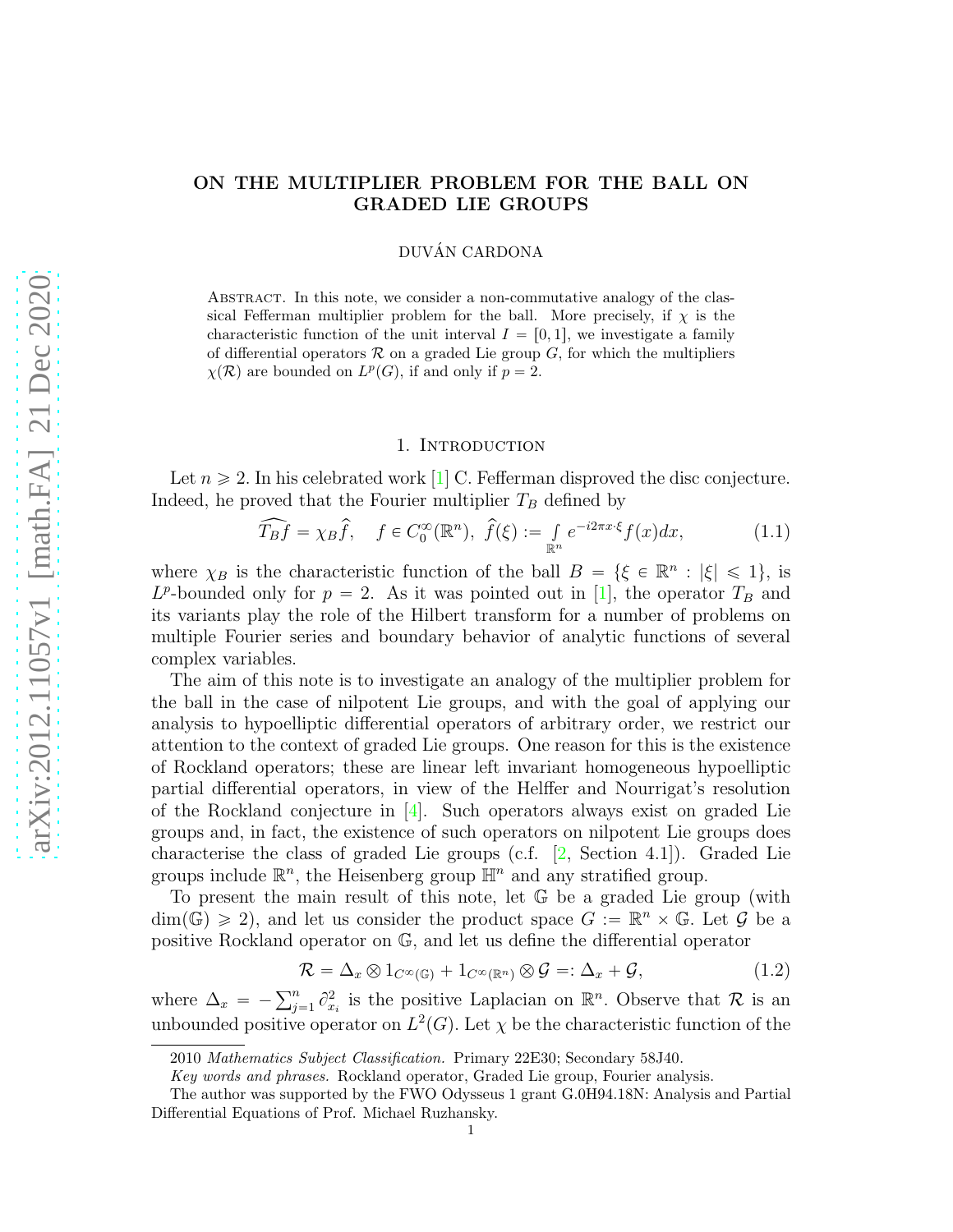unit interval  $I = [0, 1]$ . The novelty of this note is that in Section [3](#page-3-0) we present a short proof for the following fact:

<span id="page-1-1"></span>**Theorem [1](#page-1-0).1.** Let  $1 < p < \infty$ . Then  $\chi(\mathcal{R}) : L^p(G) \to L^p(G)^1$  extends to a bounded linear operator, if and only if  $p = 2$ .

The following conjecture remains open.

**Conjecture 1.2.** For  $1 < p < \infty$ ,  $\chi(\mathcal{G}) : L^p(\mathbb{G}) \to L^p(\mathbb{G})$  extends to a bounded linear operator, if and only if  $p = 2$ .

We finish this introduction with the following consequences of Theorem [1.1.](#page-1-1)

**Corollary 1.3.** For a stratified Lie group  $\mathbb{G}$ , (the Heisenberg group for example), let  $X = \{X_1, X_2, \dots, X_\ell\}$  be a basis for the first stratum of its Lie algebra. Consequently,  $X$  is a Hörmander system of vector fields. Then, the positive sub-Laplacian

$$
\mathcal{G} = -X_1^2 - X_2^2 - \cdots - X_\ell^2
$$

is a Rockland operator of homogeneous degree 2 (see Lemma 4.1.7 of  $[2]$ ). In view of Theorem [1.1,](#page-1-1) for  $(G, \mathcal{R}) = (\mathbb{R}^n \times \mathbb{G}, \Delta_x + \mathcal{G})$ , the operator

$$
\chi(\mathcal{R}) := \chi \left( -\partial_{x_1}^2 - \dots - \partial_{x_n}^2 - X_1^2 - X_2^2 - \dots - X_\ell^2 \right)
$$

is bounded on  $L^p(G)$ , with  $1 < p < \infty$ , if and only if  $p = 2$ .

**Corollary 1.4.** Let  $\mathbb{G}$  be a graded Lie group of dimension  $\varkappa$ . We denote by  $\{D_r\}_{r>0}$  the natural family of dilations of its Lie algebra  $\mathfrak{g}^\circ := \mathrm{Lie}(\mathbb{G})$ , and by  $\nu_1, \dots, \nu_\varkappa$  its weights (see Section [2\)](#page-1-2). We fix a basis  $Y = \{X_1, \dots, X_\varkappa\}$  of  $\mathfrak{g}^{\circ}$ satisfying  $D_r X_j = r^{\nu_j} X_j$ , for  $1 \leq j \leq \varkappa$ , and all  $r > 0$ . If  $\nu_o$  is any common multiple of  $\nu_1, \dots, \nu_\varkappa$ , the operator

$$
\mathcal{G} = \sum_{j=1}^{\varkappa} (-1)^{\frac{\nu_0}{\nu_j}} c_j X_j^{\frac{2\nu_0}{\nu_j}}, \ c_j > 0,
$$

is a positive Rockland operator of homogeneous degree  $2\nu_{\circ}$  (see Lemma 4.1.8 of [\[2\]](#page-9-2)). Again, for  $G = \mathbb{R}^n \times \mathbb{G}$ , in view of Theorem [1.1,](#page-1-1)  $\chi(\Delta_x + \mathcal{G}) : L^p(G) \to L^p(G)$ is bounded, if and only if  $p = 2$ .

### 2. Preliminaries

<span id="page-1-2"></span>The notation used here for the representation theory and the Fourier analysis of graded Lie groups will be taken from Folland and Stein [\[3\]](#page-9-3) (and from Ruzhansky and Fischer [\[2\]](#page-9-2)).

<span id="page-1-0"></span><sup>&</sup>lt;sup>1</sup>If  $\hat{G}$  denotes the unitary dual of a graded Lie group  $G$ ,  $\chi(\mathcal{R})$  is defined by  $\widehat{\chi(\mathcal{R})f}(\pi) :=$  $\chi(\pi(\mathcal{R}))\hat{f}(\pi)$ , for a.e.  $\pi \in \hat{G}$ , and all  $f \in C_0^{\infty}(G)$ . Here,  $\hat{f} := \mathscr{F}_G f$  is the Fourier transform on the group of f, and  $\pi(\mathcal{R})$  is the infinitesimal representation of R. See e.g. [\[2\]](#page-9-2) for details.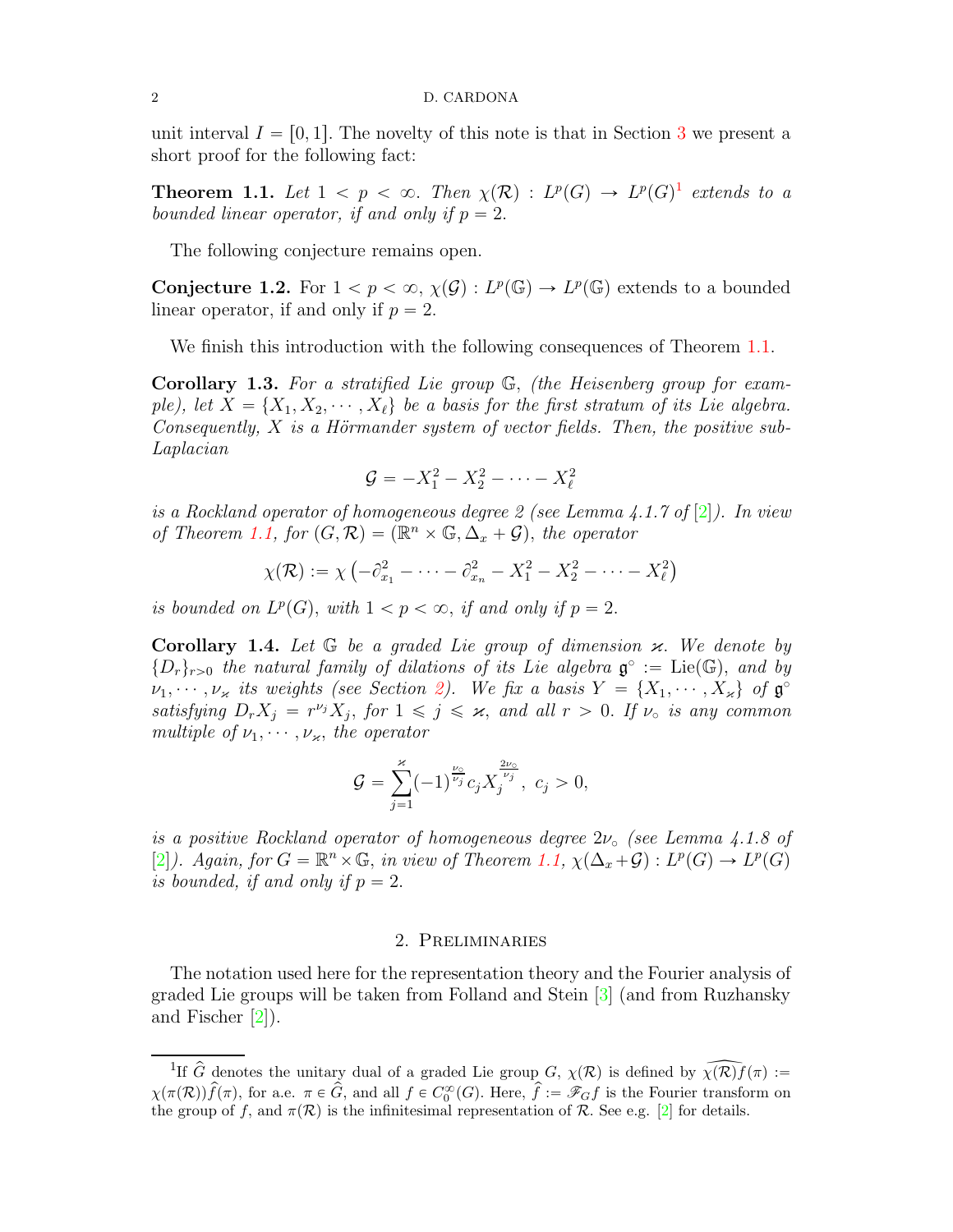2.1. Graded Lie groups. Let G be a homogeneous Lie group, in the sense that G is a connected and simply connected Lie group whose Lie algebra  $\mathfrak g$  is endowed with a family of dilations  $D_r^{\mathfrak{g}}, r > 0$ , which are automorphisms on **g** satisfying the following two conditions: (1) For every  $r > 0$ ,  $D_r^{\mathfrak{g}}$  is a map of the form

$$
D_r^{\mathfrak{g}} = \operatorname{Exp}(\ln(r)A)
$$

for some diagonalisable linear operator  $A = diag[\nu_1, \dots, \nu_n]$  on  $\mathfrak{g}$ . (2)  $\forall X, Y \in \mathfrak{g}$ , and  $r > 0$ ,  $[D_r^{\mathfrak{g}} X, D_r^{\mathfrak{g}} Y] = D_r^{\mathfrak{g}} [X, Y].$ 

We call the eigenvalues of A,  $\nu_1, \nu_2, \dots, \nu_n$ , the dilations weights or weights of G. The homogeneous dimension of a homogeneous Lie group  $G$  is given by

$$
Q = \mathbf{Tr}(A) = \nu_1 + \cdots + \nu_n.
$$

The dilations  $D_r^{\mathfrak{g}}$  of the Lie algebra  $\mathfrak g$  induce a family of maps on G defined via,

$$
D_r := \exp_G \circ D_r^{\mathfrak{g}} \circ \exp_G^{-1}, \ r > 0,
$$

where  $\exp_G : \mathfrak{g} \to G$  is the usual exponential mapping associated to the Lie group G. We refer to the family  $D_r$ ,  $r > 0$ , as dilations on the group. If we write  $rx = D_r(x), x \in G, r > 0$ , then a relation on the homogeneous structure of G and the Haar measure  $dx$  on  $G$  is given by

$$
\int_G (f \circ D_r)(x) dx = r^{-Q} \int_G f(x) dx.
$$

A Lie group is graded if its Lie algebra g may be decomposed as the sum of subspaces  $\mathfrak{g} = \mathfrak{g}_1 \oplus \mathfrak{g}_2 \oplus \cdots \oplus \mathfrak{g}_s$  such that  $[\mathfrak{g}_i, \mathfrak{g}_j] \subset \mathfrak{g}_{i+j}$  and  $\mathfrak{g}_{i+j} = \{0\}$  if  $i+j > s$ . Examples of such groups are the Heisenberg group  $\mathbb{H}^n$  and more generally any stratified groups where the Lie algebra  $\mathfrak g$  is generated by  $\mathfrak g_1$ .

A Lie algebra admitting a family of dilations is nilpotent, and hence so is its associated connected, simply connected Lie group.

A graded Lie group G is a homogeneous Lie group equipped with a family of weights  $\nu_j$ , all of them positive rational numbers. Let us observe that if  $\nu_i = \frac{a_i}{b_i}$  $b_i$ with  $a_i, b_i$  integer numbers, and b is the least common multiple of the  $b_i$ 's, the family of dilations

 $\mathbb{D}_{r}^{\mathfrak{g}} = \text{Exp}(\ln(r^{b})A) : \mathfrak{g} \to \mathfrak{g},$ have integer weights,  $\nu_i = \frac{a_i b}{b_i}$  $\frac{a_i b}{b_i}$ , (see Remark 4.1.4 of [\[2\]](#page-9-2)).

2.2. Fourier analysis on nilpotent Lie groups. Let  $G$  be a simply connected nilpotent Lie group. Let us assume that  $\pi$  is a continuous, unitary and irreducible representation of  $G$ , this means that,

- $\bullet \pi \in \text{Hom}(G, \text{U}(H_{\pi}))$ , for some separable Hilbert space  $H_{\pi}$ , i.e.  $\pi(xy) =$  $\pi(x)\pi(y)$  and for the adjoint of  $\pi(x)$ ,  $\pi(x)^* = \pi(x^{-1})$ , for every  $x, y \in G$ . • The map  $(x, v) \mapsto \pi(x)v$ , from  $G \times H_\pi$  into  $H_\pi$  is continuous.
- For every  $x \in G$ , and  $W_\pi \subset H_\pi$ , if  $\pi(x)W_\pi \subset W_\pi$ , then  $W_\pi = H_\pi$  or  $W_{\pi} = \varnothing$ .

Let  $\text{Rep}(G)$  be the set of unitary, continuous and irreducible representations of G. The relation,

 $\pi_1 \sim \pi_2$  if and only if, there exists  $A \in \mathscr{B}(H_{\pi_1}, H_{\pi_2})$ , such that  $A\pi_1(x)A^{-1} = \pi_2(x)$ ,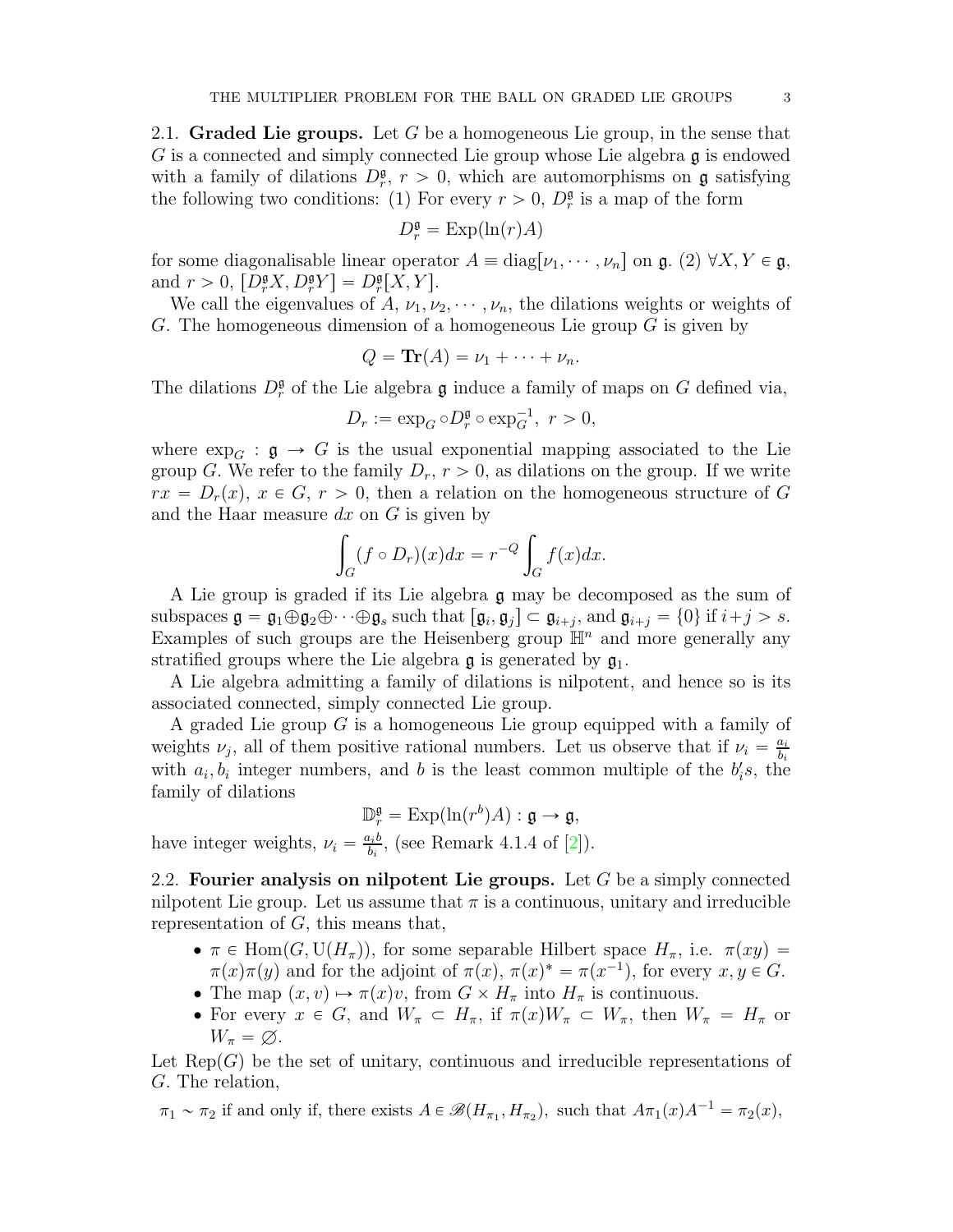#### 4 D. CARDONA

for every  $x \in G$ , is an equivalence relation and the unitary dual of G, denoted by  $\hat{G}$  is defined via  $\hat{G} := \text{Rep}(G)/\sim$ . Let us denote by  $d\pi$  the Plancherel measure on  $\widehat{G}$ . The Fourier transform of  $f \in \mathscr{S}(G)$ , (this means that  $f \circ \exp_G \in \mathscr{S}(\mathfrak{g})$ , with  $\mathfrak{g} \simeq \mathbb{R}^{\dim(G)}$  at  $\pi \in \widehat{G}$ , is defined by

$$
\widehat{f}(\pi) = \int_{G} f(x)\pi(x)^{*} dx : H_{\pi} \to H_{\pi}, \text{ and } \mathscr{F}_{G} : \mathscr{S}(G) \to \mathscr{S}(\widehat{G}) := \mathscr{F}_{G}(\mathscr{S}(G)).
$$

If we identify one representation  $\pi$  with its equivalence class,  $[\pi] = {\pi' : \pi$  $\pi \sim \pi'$ , for every  $\pi \in G$ , the Kirillov trace character  $\Theta_{\pi}$  defined by  $(\Theta_{\pi}, f) :=$  $\text{Tr}(\widehat{f}(\pi))$ , is a tempered distribution on  $\mathscr{S}(G)$ . In particular, the identity  $f(e_G)$  $\int_{\mathcal{A}} (\Theta_{\pi}, f) d\pi$ , implies the Fourier inversion formula  $f = \mathscr{F}_G^{-1}(\widehat{f})$ , where  $\mathcal G$ 

$$
(\mathscr{F}_G^{-1}\sigma)(x):=\int\limits_{\widehat{G}}\mathbf{Tr}(\pi(x)\sigma(\pi))d\pi,\ x\in G,\ \ \mathscr{F}_G^{-1}:\mathscr{S}(\widehat{G})\to\mathscr{S}(G),
$$

is the inverse Fourier transform. In this context, the Plancherel theorem takes the form  $||f||_{L^2(G)} = ||\widehat{f}||_{L^2(\widehat{G})}$ , where  $L^2(\widehat{G}) := \int H_{\pi} \otimes H_{\pi}^* d\pi$ , is the Hilbert space endowed with the norm:  $\|\sigma\|_{L^2(\widehat{G})} = (\int_{\widehat{G}} \|\sigma(\pi)\|_{\text{HS}}^2 d\pi)^{\frac{1}{2}}$ . In this context, every left-invariant continuous linear operator  $A: C^{\infty}(G) \to C^{\infty}(G)$ , has a rightconvolution distributional kernel  $k_A \in \mathcal{D}'(G)$ , such that  $Af = f * k$ , for all  $f \in C^{\infty}(G)$ , and if A admits a bounded extension on  $L^2(G)$  we have that  $\widehat{Af} = \sigma \widehat{f}$ , where  $\sigma := \hat{k}$  (see [\[2,](#page-9-2) Page 132]).

### 3. Proof of Theorem [1.1](#page-1-1)

<span id="page-3-0"></span>We reserve the notation  $\hat{H}$  for the unitary dual of a graded Lie group H. In particular,  $\widehat{\mathbb{R}}^n = \{e_{\xi} : \xi \in \mathbb{R}^n\}, e_{\xi}(x) = e^{i2\pi x \cdot \xi}, x \in \mathbb{R}^n$ , and  $\widehat{G} = \widehat{\mathbb{R}}^n \times \widehat{\mathbb{G}}$ . For  $\mu \in \widehat{\mathbb{G}}$ ,  $H_{\mu}$  denotes the corresponding representation space and  $I_{H_{\mu}} : H_{\mu} \to H_{\mu}$  is the identity operator. We use  $\mathscr{B}(L^p(H))$  for the class of bounded linear operators on  $L^p(H) := L^p(H, dg)$  with respect to the Haar measure dg on H. We will start the proof of Theorem [1.1](#page-1-1) with the following lemma.

<span id="page-3-1"></span>**Lemma 3.1.** Let  $m := \{m(e_{\xi},\mu)\}_{(e_{\xi},\mu)\in\hat{\mathbb{R}}^n\times\hat{\mathbb{G}}},$  be the symbol of a (Fourier multiplier) left invariant continuous linear operator  $A: C^{\infty}(G) \to C^{\infty}(G)$ , and let  $1 < p < \infty$ . If  $A : L^p(G) \to L^p(G)$  is bounded, for a.e.  $\mu \in \widehat{\mathbb{G}}$ , and for  $u_{\mu}, v_{\mu} \in H_{\mu}$ , such that  $||u_\mu||_{H_\mu} = ||u_\mu||_{H_\mu} = 1$ , the operator  $A_\mu : L^p(\mathbb{R}^n) \to L^p(\mathbb{R}^n)$  also is bounded, where  $A_\mu$  is the Fourier multiplier associated with the symbol  $m_{\mu, u_\mu, v_\mu}$ , defined by

$$
m_{\mu, u_{\mu}, v_{\mu}} = (m(\mu)u_{\mu}, v_{\mu})_{H_{\mu}}, \quad m(\mu) := \{m(e_{\xi}, \mu)\}_{e_{\xi} \in \widehat{\mathbb{R}}^n}.
$$
 (3.1)

Moreover,

ess sup 
$$
||A_{\mu}||_{\mathscr{B}(L^p(\mathbb{R}^n))} \le ||A||_{\mathscr{B}(L^p(G))}
$$
.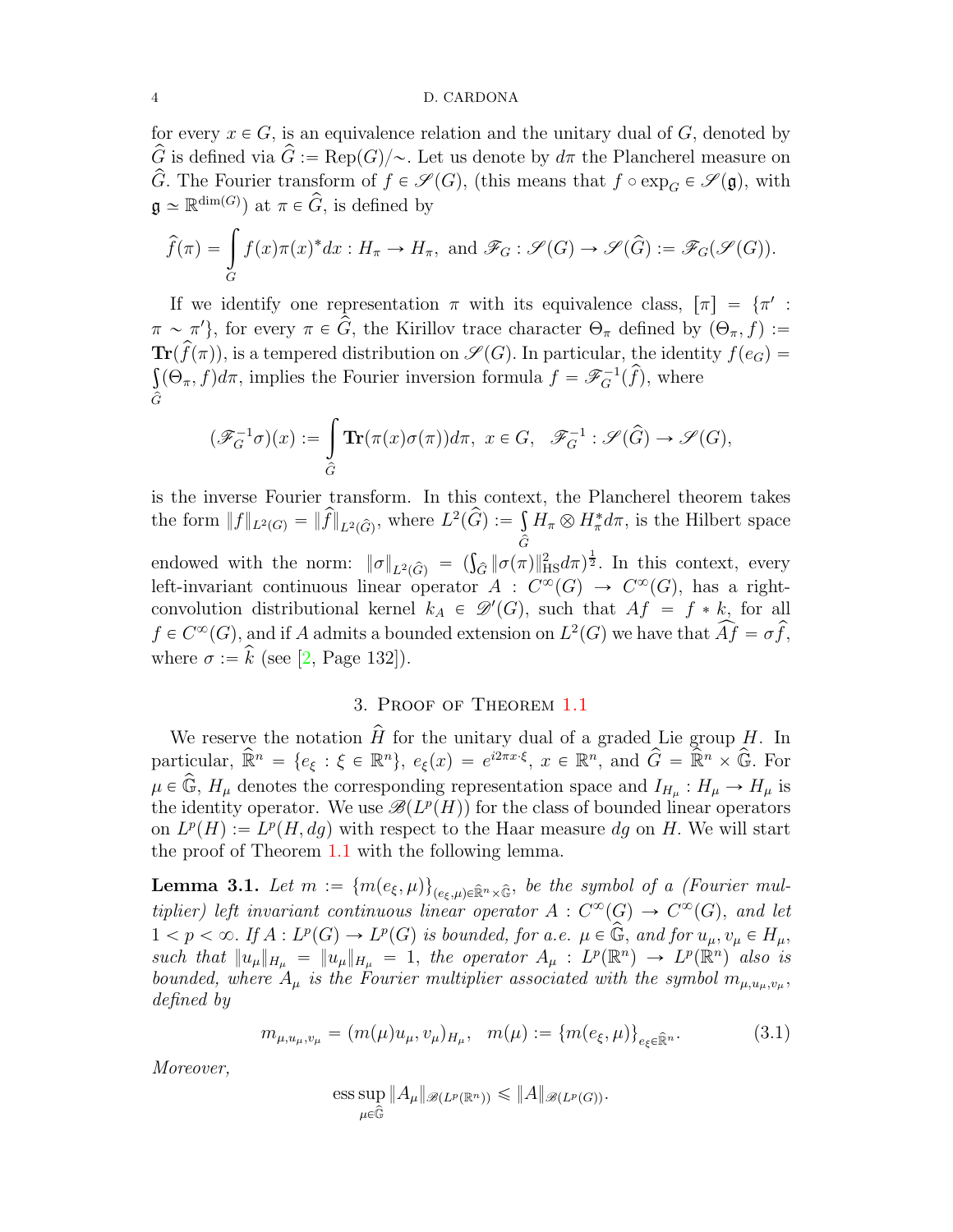*Proof.* Let us write  $m(\xi, \mu) := m(e_{\xi}, \mu)$ , for  $e_{\xi} \in \mathbb{R}^n$ . From the boundedness of  $A: L^p(G) \to L^p(G), 1 < p < \infty$ , we have that,

$$
\|Af\|_{L^p(G)}
$$
  
\n
$$
= \sup \{ |(Af,g)_{L^2(G)}| : g \in C_0^{\infty}(G), \|g\|_{L^{p'}} = 1 \}
$$
  
\n
$$
= \sup \{ |(\mathscr{F}_G(Af), \mathscr{F}_Gg)_{L^2(\widehat{G})}| : g \in C_0^{\infty}(G), \|g\|_{L^{p'}} = 1 \}
$$
  
\n
$$
= \sup_{g \in C_0^{\infty}(G), \|g\|_{L^{p'}} = 1} \left\{ \left| \int_{\widehat{G}} \text{Tr}(m(\xi, \mu)(\mathscr{F}_Gf)(\xi, \mu)(\mathscr{F}_Gg)(\xi, \mu)^* ) d(e_{\xi} \otimes \mu) \right| \right\}
$$
  
\n
$$
\leq \|A\|_{\mathscr{B}(L^p(G))} \|f\|_{L^p(G)}.
$$

Now, if we take  $f(x, y) = f_1(x) f_2(y)$ , with  $f_1 \in L^p(\mathbb{R}^n)$ , and  $f_2 \in L^p(\mathbb{G})$ , compactly supported, and we also take  $g(x, y) = g_1(x)g_2(y)$ , with  $g_1 \in L^{p'}(\mathbb{R}^n)$ , and  $g_2 \in L^{p'}(\mathbb{R}^n)$  $L^{p'}(\mathbb{G})$ , compactly supported with  $||g_1||_{L^{p'}} = ||g_2||_{L^{p'}} = 1$ , we have,

$$
\int_{\hat{G}} \text{Tr}(m(\xi,\mu)(\mathscr{F}_G f)(\xi,\mu)(\mathscr{F}_G g)(\xi,\mu)^*)d(e_{\xi} \otimes \mu)
$$
\n
$$
= \int_{\hat{G}} \int_{\mathbb{R}^n} \text{Tr}(m(\xi,\mu)(\mathscr{F}_G f)(\xi,\mu)(\mathscr{F}_G g)(\xi,\mu)^*)d\xi d\mu
$$
\n
$$
= \int_{\hat{G}} \text{Tr}(\int_{\mathbb{R}^n} m(\xi,\mu)(\mathscr{F}_{\mathbb{R}^n} f_1)(\xi)(\overline{\mathscr{F}_{\mathbb{R}^n} g_1)(\xi)}d\xi(\mathscr{F}_G f_2)(\mu)(\mathscr{F}_G g_2)(\mu)^*) d\mu.
$$

Let

$$
J(\mu) := \int_{\mathbb{R}^n} m(\xi, \mu) (\mathscr{F}_{\mathbb{R}^n} f_1)(\xi) (\overline{\mathscr{F}_{\mathbb{R}^n} g_1)(\xi)} d\xi.
$$
 (3.2)

Then,

$$
\begin{aligned} \int\limits_{\widehat{G}}\text{Tr}(m(\xi,\mu)(\mathscr{F}_Gf)(\xi,\mu)(\mathscr{F}_Gg)(\xi,\mu)^*)d(e_{\xi}\otimes\mu)\\ =\int\limits_{\widehat{\mathbb{G}}}\text{Tr}(J(\mu)(\mathscr{F}_{\mathbb{G}}f_2)(\mu)(\mathscr{F}_{\mathbb{G}}g_2)(\mu)^*)d\mu. \end{aligned}
$$

Now, let  $T_J$  be the Fourier multiplier on G, with symbol  $J = \{J(\mu) : \mu \in \widehat{\mathbb{G}}\}.$ From our previous analysis we have the inequality,

$$
\left| \int_{\widehat{G}} \text{Tr}(m(\xi,\mu)(\mathscr{F}_G f)(\xi,\mu)(\mathscr{F}_G g)(\xi,\mu)^*) d(e_{\xi} \otimes \mu) \right| \leqslant \|A\|_{\mathscr{B}(L^p(G))} \|f_1\|_{L^p(\mathbb{R}^n)} \|f_2\|_{L^p(\mathbb{G})},
$$
\n(3.3)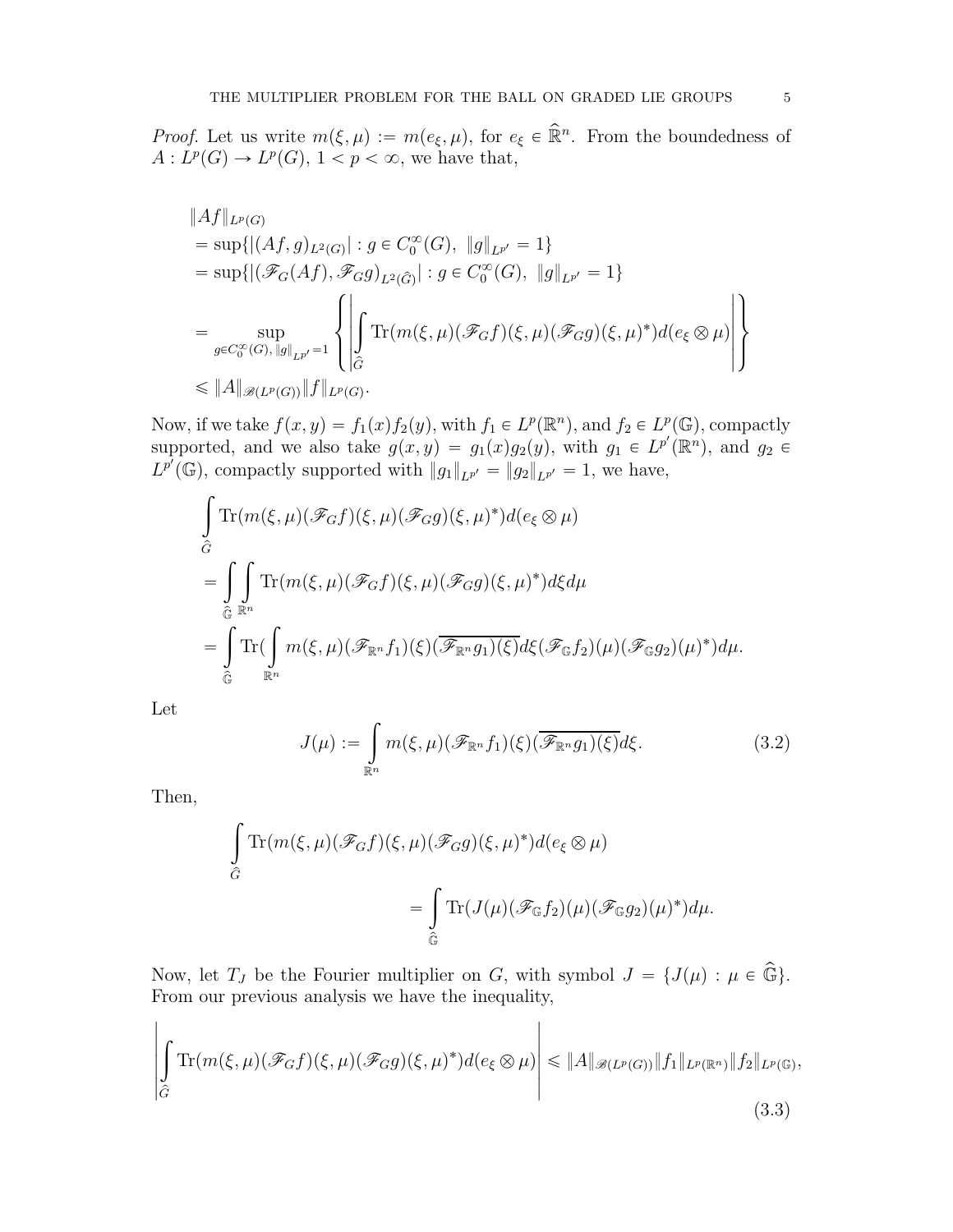so we deduce that,

$$
\left| \int_{\widehat{\mathbb{G}}} \mathrm{Tr}(J(\mu) (\mathscr{F}_{\mathbb{G}} f_2)(\mu) (\mathscr{F}_{\mathbb{G}} g_2)(\mu)^*) d\mu \right| \leqslant \|A\|_{\mathscr{B}(L^p(G))} \|f_1\|_{L^p(\mathbb{R}^n)} \|f_2\|_{L^p(\mathbb{G})}, \quad (3.4)
$$

which shows that  $T_J$  is bounded on  $L^p(G)$  with the following estimate on the operator norm,

$$
||T_J||_{\mathscr{B}(L^p(\mathbb{G}))} \le ||A||_{\mathscr{B}(L^p(G))} ||f_1||_{L^p(\mathbb{R}^n)}.
$$
\n(3.5)

Indeed,

$$
\|T_J f_2\|_{L^p(\mathbb{G})} = \sup \{ |(T_J f_2, g_2)_{L^2(\mathbb{G})}| : g_2 \in C_0^{\infty}(\mathbb{G}), \|g_2\|_{L^{p'}} = 1 \}
$$
  
\n
$$
= \sup \{ |(\mathscr{F}_{\mathbb{G}}(T_J f_2), \mathscr{F}_{\mathbb{G}}g_2)_{L^2(\hat{G})}| : g_2 \in C_0^{\infty}(\mathbb{G}), \|g_2\|_{L^{p'}} = 1 \}
$$
  
\n
$$
= \sup_{g_2 \in C_0^{\infty}(\mathbb{G}), \|g_2\|_{L^{p'}} = 1} \left\{ \left| \int_{\hat{\mathbb{G}}} \text{Tr}(J(\mu) (\mathscr{F}_{\mathbb{G}} f_2)(\mu) (\mathscr{F}_{\mathbb{G}} g_2)(\mu)^* ) d\mu \right| \right\}
$$
  
\n
$$
\leq \|A\|_{\mathscr{B}(L^p(\mathbb{G}))} \|f_1\|_{L^p(\mathbb{G})} \|f_2\|_{L^p(\mathbb{G})}.
$$

From the Riesz-Thorin interpolation theorem, we have the estimate,

$$
\sup_{\mu \in \widehat{\mathbb{G}}} \|J(\mu)\|_{\mathscr{B}(H_{\mu})} = \|T_J\|_{\mathscr{B}(L^2(G))} \le \|T_J\|_{\mathscr{B}(L^p(\mathbb{G}))}^{\frac{1}{2}} \|T_J\|_{\mathscr{B}(L^{p'}(\mathbb{G}))}^{\frac{1}{2}} = \|T_J\|_{\mathscr{B}(L^p(\mathbb{G}))}.
$$

For every  $\mu \in \widehat{\mathbb{G}}$ , and  $u_{\mu}, v_{\mu} \in H_{\mu}$ , such that  $||u_{\mu}||_{H_{\mu}} = ||v_{\mu}||_{H_{\mu}} = 1$ , we have that  $|(J(\mu)u_{\mu}, v_{\mu})| \leqslant \sup_{\mu} ||J(\mu)||_{\mathscr{B}(H_{\mu})}$  $(3.6)$ 

So, we conclude that

$$
|(J(\mu)u_{\mu},v_{\mu})| = \left| \int_{\mathbb{R}^n} (m(\xi,\mu)u_{\mu},v_{\mu})_{H_{\mu}} (\mathscr{F}_{\mathbb{R}^n}f_1)(\xi) (\overline{\mathscr{F}_{\mathbb{R}^n}g_1)(\xi)} d\xi \right|
$$
  

$$
= \left| \int_{\mathbb{R}^n} m_{\mu,u_{\mu},v_{\mu}}(\xi) (\mathscr{F}_{\mathbb{R}^n}f_1)(\xi) (\overline{\mathscr{F}_{\mathbb{R}^n}g_1)(\xi)} d\xi \right|
$$
  

$$
\leq \|T_J\|_{\mathscr{B}(L^p(\mathbb{G}))} \leq \|A\|_{\mathscr{B}(L^p(G))} \|f_1\|_{L^p(\mathbb{R}^n)}.
$$

The last inequality proves that  $A_{\mu}$  is bounded on  $L^p(\mathbb{R}^n)$ . Indeed,

$$
\|A_{\mu}f_1\|_{L^p(\mathbb{R}^n)}
$$
\n
$$
= \sup \{ |(A_{\mu}f_1, g_1)_{L^2(\mathbb{R}^n)}| : g_1 \in C_0^{\infty}(\mathbb{R}^n), \|g_1\|_{L^{p'}} = 1 \}
$$
\n
$$
= \sup \{ |(\mathscr{F}_{\mathbb{R}^n}(Af_1), \mathscr{F}_{\mathbb{R}^n}g_1)_{L^2(\mathbb{R}^n)}| : g_1 \in C_0^{\infty}(\mathbb{R}^n), \|g_1\|_{L^{p'}} = 1 \}
$$
\n
$$
= \sup_{g_1 \in C_0^{\infty}(\mathbb{R}^n), \|g_1\|_{L^{p'}} = 1} \left\{ \left| \int_{\mathbb{R}^n} m_{\mu, u_{\mu}, v_{\mu}}(\xi) (\mathscr{F}_{\mathbb{R}^n}f_1)(\xi) (\mathscr{F}_{\mathbb{R}^n}g)(\xi) d\xi \right| \right\}
$$
\n
$$
\leq \|A\|_{\mathscr{B}(L^p(G))} \|f_1\|_{L^p(\mathbb{R}^n)}.
$$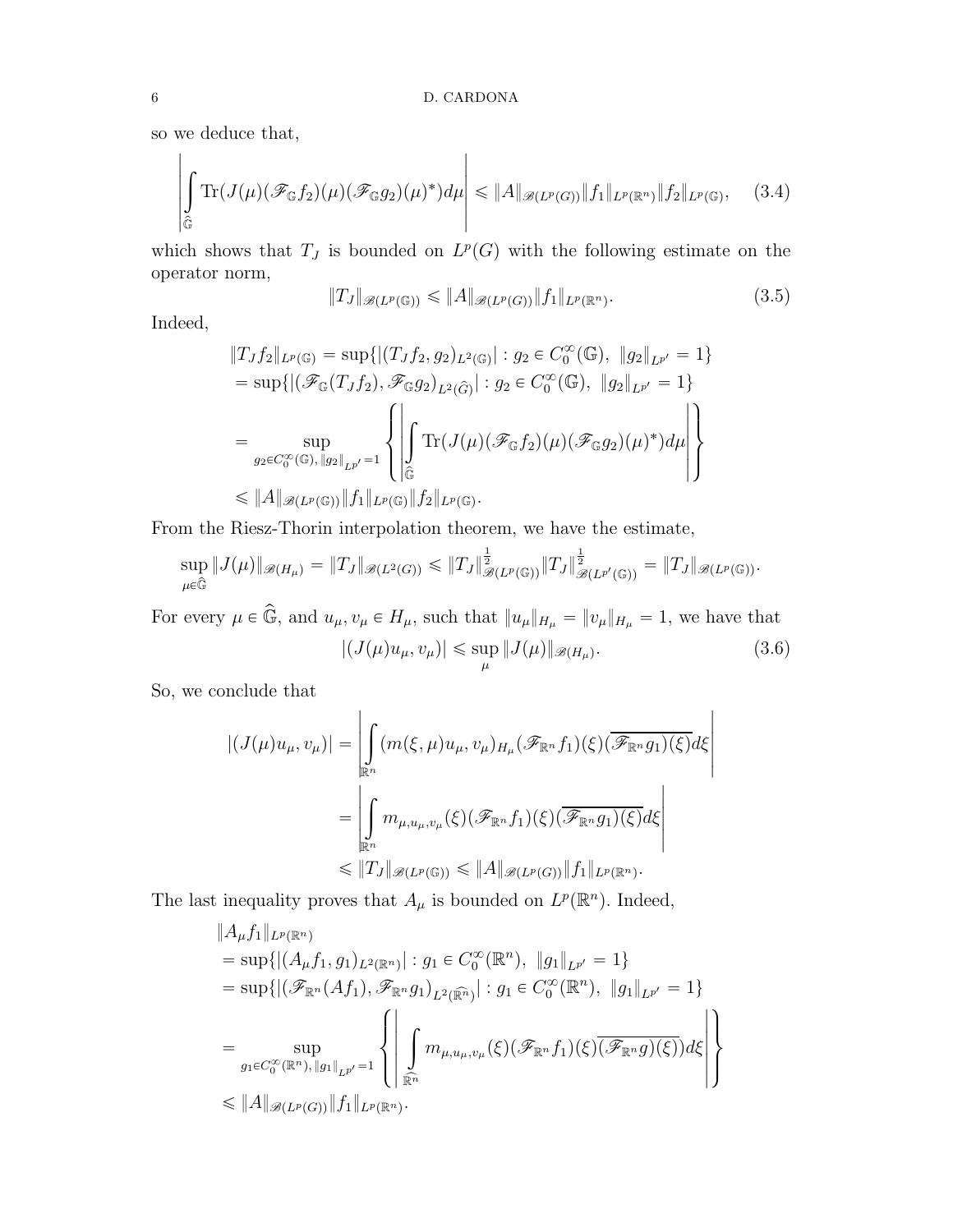Thus, we end the proof.

*Proof of Theorem [1.1.](#page-1-1)* It is obvious that if  $p = 2$ , then  $\chi(\mathcal{R})$  is bounded on  $L^2(G)$ . Now, we will prove that if  $\chi(\mathcal{R})$  is bounded on  $L^p(G)$ ,  $1 < p < \infty$ , then  $p = 2$ . To do so, let us assume that there exists  $p \neq 2$ ,  $1 < p < \infty$ , such that  $\chi(\mathcal{R})$  is bounded on  $L^p(G)$ . Let us find a contradiction. Fix  $a > 0$ , and let us consider  $\chi_a$ , that is, the characteristic function of the interval  $I_a = [0, a]$ . Let us consider the operator  $\chi_a(\mathcal{R}) = \chi(\frac{1}{a}\mathcal{R})$ , defined by

$$
\chi_a(\mathcal{R})f(z) := \int\limits_{\widehat{G}} \text{Tr}\left[ (e_{\xi} \otimes \mu)(z) \chi\left(\frac{1}{a}(e_{\xi} \otimes \mu)(\mathcal{R})\right) \widehat{f}(e_{\xi} \otimes \mu) \right] d(e_{\xi} \otimes \mu), \quad (3.7)
$$

for  $z = (x, y) \in G = \mathbb{R}^n \times \mathbb{G}$ , and  $f \in C_0^{\infty}(G)$ . Since  $\mathcal{R} = \Delta_x \otimes 1_{C^{\infty}(G)} + 1_{C^{\infty}(\mathbb{R}^n)} \otimes$  $\mathcal{G} = \Delta_x + \mathcal{G}$ , we have that

$$
(e_{\xi} \otimes \mu)(\mathcal{R}) = 4\pi^2 |\xi|^2 I_{H_{\mu}} + \mu(\mathcal{G}), \quad \text{a.e.w.}
$$
 (3.8)

So, we have

$$
\chi\left(\frac{1}{a}(e_{\xi}\otimes\mu)(\mathcal{R})\right) = \chi\left(\frac{1}{a}(4\pi^2|\xi|^2I_{H_{\mu}} + \mu(\mathcal{G}))\right). \tag{3.9}
$$

Because G, is positive and self-adjoint, so is  $\mu(\mathcal{G})$ . This is consequence of the fact that  $\mu(\mathcal{G})$  satisfies the Rockland condition (see Proposition 4.2.6 of [\[2\]](#page-9-2)). For a.e.  $\mu$  let us denote by

$$
\{dE_{\sqrt{\mu(\mathcal{G})}}(\lambda)\}_{0\leqslant \lambda < \infty},
$$

the spectral measure associated to the operator  $\sqrt{\mu(\mathcal{G})}$ . The functional calculus of Rockland operators allows to write

$$
\chi(\frac{1}{a}(e_{\xi}\otimes\mu)(\mathcal{R})) = \int_{0}^{\infty} \chi_{a}(4\pi^{2}|\xi|^{2} + \lambda^{2}) dE_{\sqrt{\mu(\mathcal{G})}}(\lambda).
$$
 (3.10)

By Lemma [3.1,](#page-3-1) for every  $\mu \in \widehat{\mathbb{G}}$ , and  $u_{\mu}, v_{\mu} \in H_{\mu}$ , such that  $||u_{\mu}||_{H_{\mu}} = ||u_{\mu}||_{H_{\mu}} = 1$ , we have that

$$
m_{\mu, u_{\mu}, v_{\mu}}(\xi) : \xi \mapsto m_{\mu, u_{\mu}, v_{\mu}}(\xi) := (\chi(\frac{1}{a}(e_{\xi} \otimes \mu)(\mathcal{R}))u_{\mu}, v_{\mu})_{H_{\mu}}, \tag{3.11}
$$

is the symbol of some bounded Fourier multiplier  $A_\mu$  on  $L^p(\mathbb{R}^n)$ . For sake of simplicity we can take  $u_{\mu} = v_{\mu}$ . Let us observe that for every  $f_1 \in C_0^{\infty}(\mathbb{R}^n)$ , we have

$$
A_{\mu}f_1(x) = \int_{\mathbb{R}^n} e^{i2\pi x \cdot \xi} m_{\mu, u_{\mu}, v_{\mu}}(\xi) (\mathscr{F}_{\mathbb{R}^n} f_1)(\xi) d\xi
$$
  
= 
$$
\int_{\mathbb{R}^n} e^{i2\pi x \cdot \xi} (\chi(\frac{1}{a}(e_{\xi} \otimes \mu)(\mathcal{R})) u_{\mu}, v_{\mu})_{H_{\mu}}(\mathscr{F}_{\mathbb{R}^n} f_1)(\xi) d\xi.
$$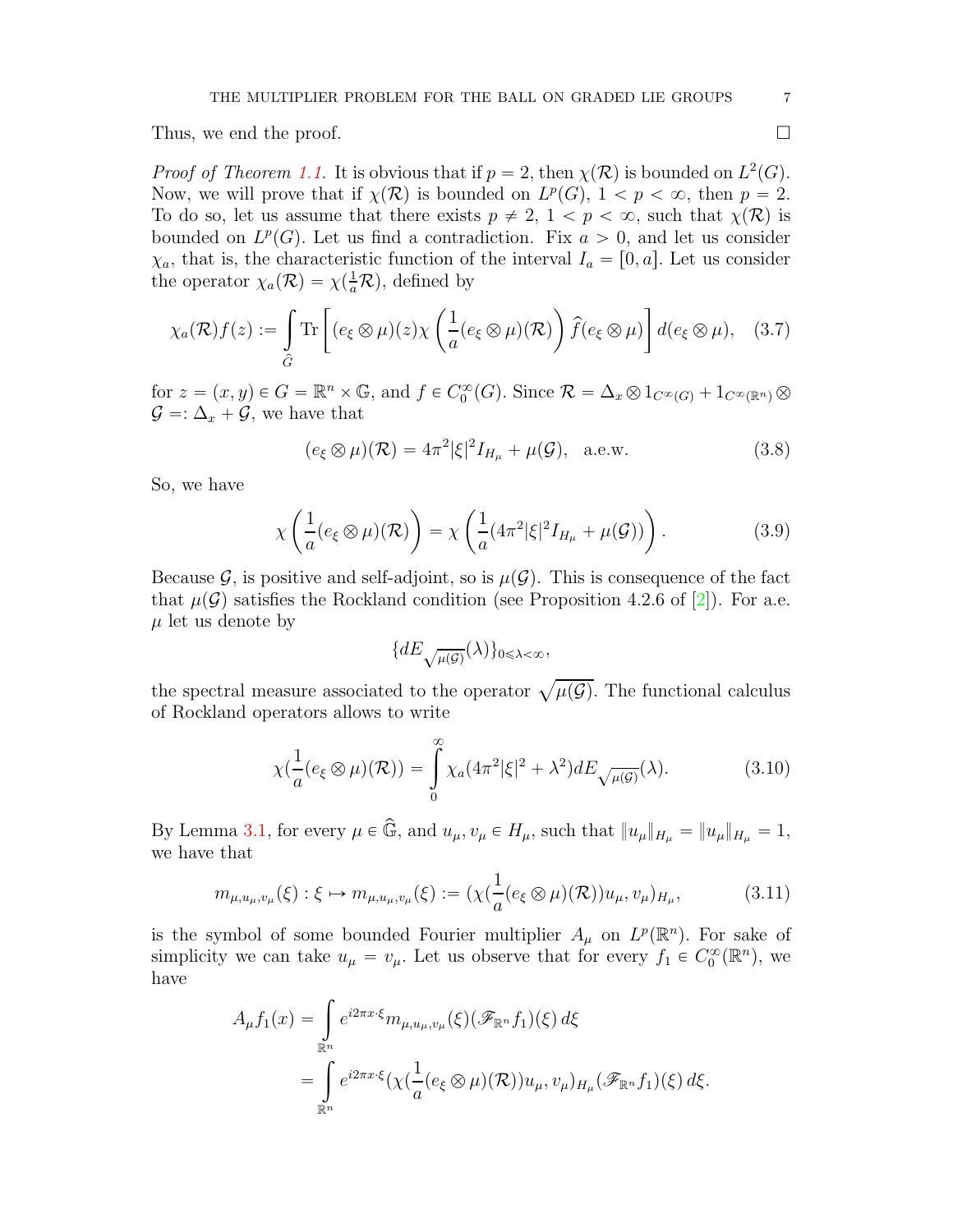Because,

$$
(\chi(\frac{1}{a}(e_{\xi}\otimes\mu)(\mathcal{R}))u_{\mu},u_{\mu})_{H_{\mu}}=\int_{0}^{\infty}\chi_{a}(4\pi^{2}|\xi|^{2}+\lambda^{2})d(E_{\sqrt{\mu(\mathcal{G})}}(\lambda)u_{\mu},u_{\mu}),
$$

by denoting  $d\alpha_{\mu}(\lambda) := d(E_{\sqrt{\mu(G)}}(\lambda)u_{\mu}, u_{\mu}),$  the Riemann Stieltjes measure associated to the increasing function  $\alpha_{\mu}(\lambda) := (E_{\sqrt{\mu(g)}}(\lambda)u_{\mu}, u_{\mu}),$  we have

$$
A_{\mu}f_1(x) = \int_{\mathbb{R}^n} e^{i2\pi x \cdot \xi} \left( \chi \left( \frac{1}{a} (e_{\xi} \otimes \mu)(\mathcal{R}) \right) u_{\mu}, u_{\mu} \right)_{H_{\mu}} (\mathscr{F}_{\mathbb{R}^n} f_1)(\xi) d\xi
$$
  

$$
= \int_{\mathbb{R}^n} e^{i2\pi x \cdot \xi} \int_0^{\infty} \chi_a(4\pi^2 |\xi|^2 + \lambda^2) d\alpha_{\mu}(\lambda) (\mathscr{F}_{\mathbb{R}^n} f_1)(\xi) d\xi
$$
  

$$
= \int_0^{\infty} \int_{\mathbb{R}^n} e^{i2\pi x \cdot \xi} \chi_a(4\pi^2 |\xi|^2 + \lambda^2) (\mathscr{F}_{\mathbb{R}^n} f_1)(\xi) d\xi d\alpha_{\mu}(\lambda).
$$

Because, the support of  $\chi_a$  is  $[0, a]$ , for every  $\lambda > \sqrt{a}$ ,  $\chi_a(4\pi^2|\xi|^2 + \lambda^2) = 0$ . So,

$$
A_{\mu}f_1(x) = \int_{0}^{\infty} \int_{\mathbb{R}^n} e^{i2\pi x \cdot \xi} \chi_a(4\pi^2 |\xi|^2 + \lambda^2) (\mathscr{F}_{\mathbb{R}^n} f_1)(\xi) d\xi d\alpha_{\mu}(\lambda)
$$
  

$$
= \int_{0}^{\sqrt{a}} \int_{\mathbb{R}^n} e^{i2\pi x \cdot \xi} \chi_a(4\pi^2 |\xi|^2 + \lambda^2) (\mathscr{F}_{\mathbb{R}^n} f_1)(\xi) d\xi d\alpha_{\mu}(\lambda)
$$
  

$$
= \int_{0}^{\sqrt{a}} \chi_a(\Delta_x + \lambda^2) f_1(x) d\alpha_{\mu}(\lambda).
$$

Now, if  $f_1 \in C_0^{\infty}(\mathbb{R}^n, \mathbb{R})$  is a real-valued function, and  $F(\lambda) := \chi_a(\Delta_x + \lambda^2)$ , the positivity of both,  $\chi_a$  and  $\Delta_x + \lambda^2$ , imply that  $F(\lambda)$  is a positive operator (for  $g \geq 0$  with  $g \in C_0^{\infty}(\mathbb{R}^n)$ ,  $F(\lambda)g \geq 0$ , and that  $F(\lambda)f_1$  is also real-valued. From the Mean Value Theorem for the Riemann Stieltjes integral, we have that

$$
\int_{0}^{\sqrt{a}} \chi_a(\Delta_x + \lambda^2) f_1(x) d\alpha_\mu(\lambda) = \int_{0}^{\sqrt{a}} F(\lambda) f_1(x) d\alpha_\mu(\lambda) = F(\lambda_0) f_1(x) \int_{0}^{\sqrt{a}} d\alpha_\mu(\lambda),
$$
\n(3.12)

for some  $\lambda_0 = \lambda_0(f_1) \in (0, \sqrt{a})$ . Note that,

$$
\int_{0}^{\sqrt{a}} d\alpha_{\mu}(\lambda) = \alpha_{\mu}(\sqrt{a}) - \alpha_{\mu}(0). \tag{3.13}
$$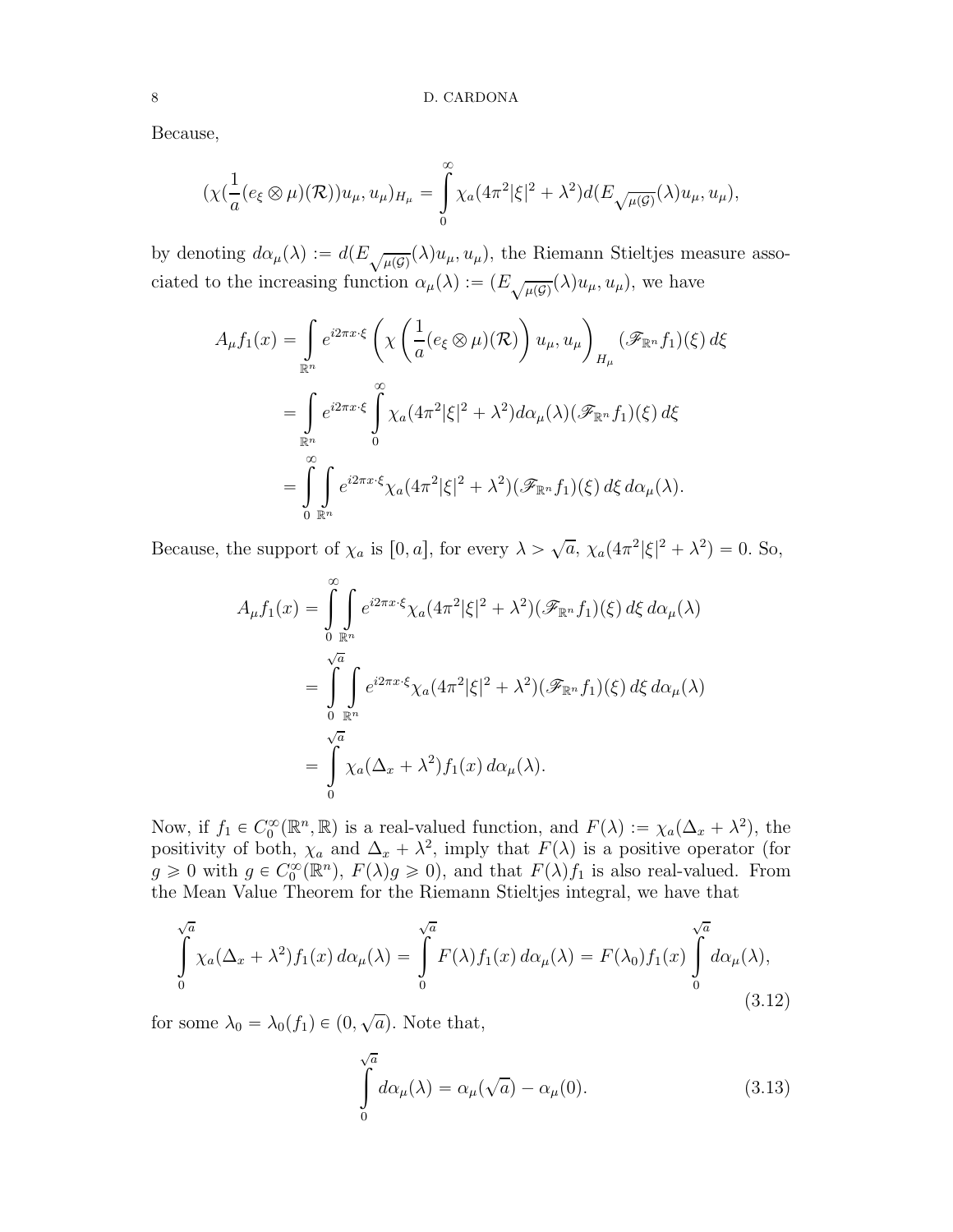Now, by following the properties of the spectral projections  $dE_{\sqrt{\mu(\mathcal{G})}}(\lambda)$  we can compute  $\alpha_{\mu}(\sqrt{a}) - \alpha_{\mu}(0)$  as follows,

$$
\alpha_{\mu}(\sqrt{a}) - \alpha_{\mu}(0)
$$
\n
$$
= (E_{\sqrt{\mu(G)}}(\sqrt{a})u_{\mu}, u_{\mu}) - (E_{\sqrt{\mu(G)}}(0)u_{\mu}, u_{\mu}) = ((E_{\sqrt{\mu(G)}}(\sqrt{a}) - E_{\sqrt{\mu(G)}}(0))u_{\mu}, u_{\mu})
$$
\n
$$
= (P(a)u_{\mu}, u_{\mu}), \quad P(a) := (E_{\sqrt{\mu(G)}}(\sqrt{a}) - E_{\sqrt{\mu(G)}}(0)),
$$
\n
$$
= (P(a)^{2}u_{\mu}, u_{\mu}) = (P(a)u_{\mu}, P(a)u_{\mu}),
$$
\n
$$
= ||P(a)u_{\mu}||_{H_{\mu}}^{2},
$$

where we are using that  $P(a) := (E_{\sqrt{\mu(g)}}($  $\sqrt{a}$ ) –  $E_{\sqrt{\mu(\mathcal{G})}}(0)$ ) is an orthogonal projection. If, for example,  $u_{\mu} \in \text{Range}(P(a)), ||P(a)u_{\mu}||^2 = ||u_{\mu}||^2 = 1$ , (because  $u_{\mu}$  satisfies the conditions in Lemma [3.1](#page-3-1) where  $||u_{\mu}||_{H_{\mu}} = 1$ . So, under the conditions imposed above on the unitary vector  $u_{\mu}$ , we have

$$
\int_{0}^{\sqrt{a}} \chi_a(\Delta_x + \lambda^2) f_1(x) d\alpha_\mu(\lambda) = \int_{0}^{\sqrt{a}} F(\lambda) f_1(x) d\alpha_\mu(\lambda) = F(\lambda_0) f_1.
$$
 (3.14)

We, from the definition of every  $F(\lambda)$ , can write

$$
F(\lambda_0) f_1(x) = \chi_a(\Delta_x + \lambda_0^2) f_1(x) = \int_{\mathbb{R}^n} e^{i2\pi x \cdot \xi} \chi_a(4\pi^2 |\xi|^2 + \lambda_0^2) (\mathscr{F}_{\mathbb{R}^n} f_1)(\xi) d\xi.
$$

Because

$$
\chi_a(4\pi^2|\xi|^2 + \lambda_0^2) = \chi\left(\frac{1}{a}(4\pi^2|\xi|^2 + \lambda_0^2)\right) = \chi_{a-\lambda_0^2}(4\pi^2|\xi|^2),
$$

where  $\chi_{a-\lambda_0^2}$ , is the characteristic function of the interval  $I_{a-\lambda_0^2} = [0, a-\lambda_0^2]$ , we have that

$$
F(\lambda_0) f_1(x) = \int_{\mathbb{R}^n} e^{i2\pi x \cdot \xi} \chi_a(4\pi^2 |\xi|^2 + \lambda_0^2) (\mathscr{F}_{\mathbb{R}^n} f_1)(\xi) d\xi
$$
  
= 
$$
\int_{\mathbb{R}^n} e^{i2\pi x \cdot \xi} \chi_{a-\lambda_0^2}(4\pi^2 |\xi|^2) (\mathscr{F}_{\mathbb{R}^n} f_1)(\xi) d\xi = \chi_{a-\lambda_0^2}(\Delta_x) f_1(x).
$$

So, for  $R = a - \lambda_0^2$ ,

$$
(A_{\mu}f_1)(x) = \chi_R(\Delta_x)f_1(x) = \chi(\Delta_x)(f_1(\frac{1}{R}\cdot))(Rx),
$$
\n(3.15)

or equivalently, by replacing  $f_1$  by  $f_1(R)$ ,

$$
(A_{\mu}(f_1(R\cdot)))(x) = \chi(\Delta_x)(f_1(\cdot))(Rx). \tag{3.16}
$$

Taking the  $L^p$ -norm in both sides, and using the boundedness of  $A_\mu$ , we deduce that,

$$
\|(A_{\mu}(f_1(R\cdot)))(x)\|_{L^p(\mathbb{R}^n_x)} = \|\chi(\Delta_x)(f_1(\cdot))(Rx)\|_{L^p(\mathbb{R}^n_x)} \leq C \|f_1(Rx)\|_{L^p(\mathbb{R}^n_x)}.
$$
 (3.17)